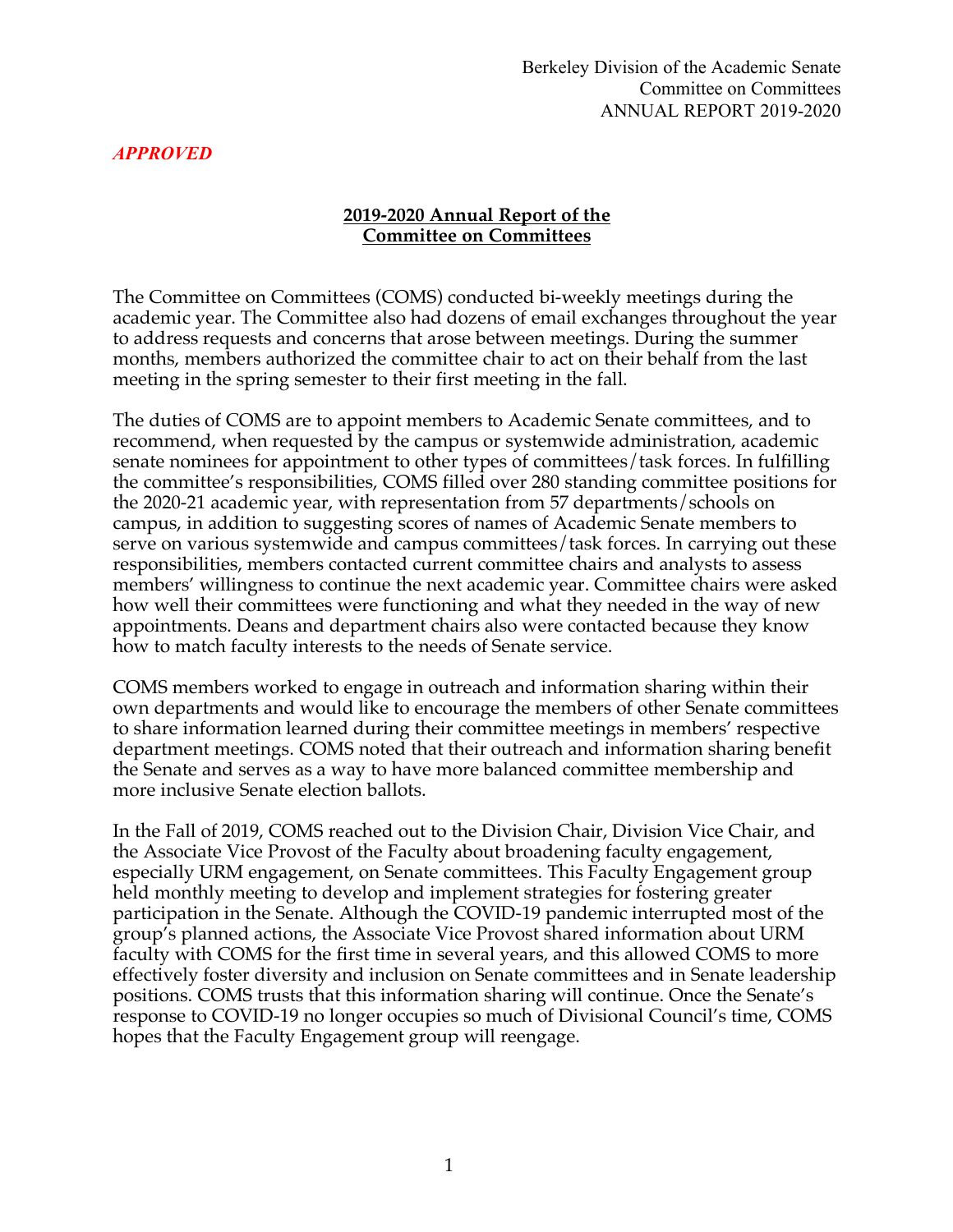Submitted by:

Ross Levine, Chair (Business) Oliver Arnold (English) Serena Chen (Psychology) Paolo D'odorico (ESPM) Angela Marino (TDPS) Donald Rio (MCB) Yoram Rubin (CEE) Hei Sook Sul (Nutri Sci and Tox)

In fulfilling its charge, as established in the Bylaws of the Berkeley Division of the Academic Senate, COMS carried out the following activities.

- **A. Academic Senate Committees:** Appointments to all of Berkeley's standing committees for 2020-21.
- **B. UC Systemwide Committees:** Nominations of Berkeley campus representatives to all 16 standing systemwide committees for 2020-21. COMS also nominates Berkeley Senate faculty to additional systemwide requests. COMS recommended faculty nominees to the following systemwide committee/task forces.
	- Campus Native American Graves Protection and Repatriation Act Implementation Committees
	- Climate Change Task Force
	- Cultural Repatriation Policy Advisory Workgroup
	- Editorial Committee
	- Extending Diversity Task Force
	- Native American Repatriation Implementation and Oversight Committee
	- Online Undergraduate Degrees Task Force
	- President's Global Climate Leadership Council
	- Scientific Review Panel on the California Air Resources Board Toxic Air Contaminants
	- Shared Library Facilities Board
	- Systemwide Library and Scholarly Information Advisory Committee
	- UCDC Academic Advisory Committee
	- UCI Chancellor Review
	- UC Presidential Search Academic Advisory Committee
	- UC Rules and Jurisdiction Ex-Officio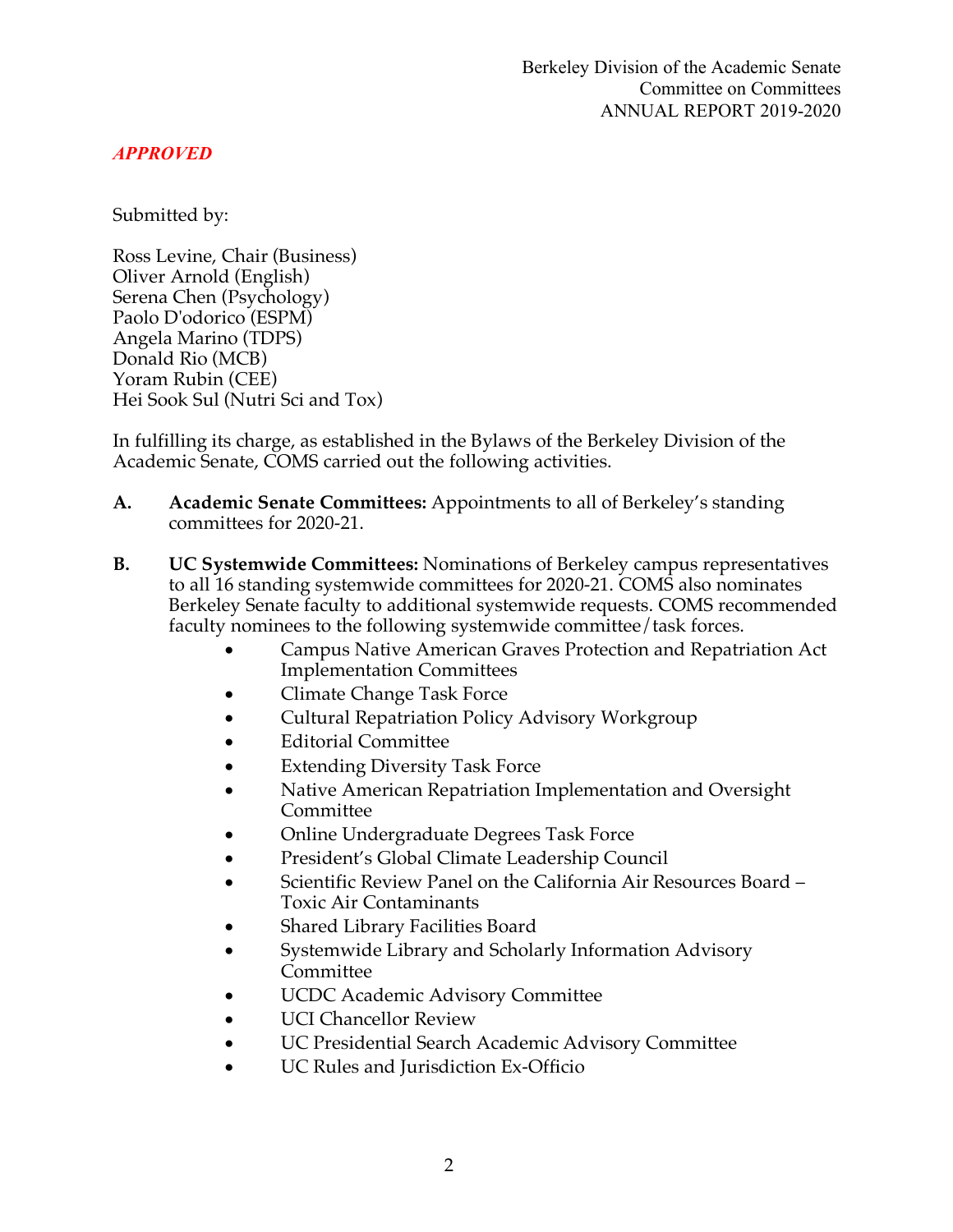- University Committee on Planning and Budget's Task Force on Agriculture and Natural Resources
- **C. Administrative Committees:** COMS recommended faculty nominees for the following administrative committees.
	- Academic Program Committees
	- ASUC Student Union Board of Directors
	- Academic Advising Council
	- BAMPFA Director Search Committee
	- Building Name Review Committee
	- Capital Campaign Committee
	- Capital Planning Committee
	- Chancellor's Advisory Committee on LGBTQ+ Communities at Cal
	- Chancellor's Advisory Committee on Muslim and Palestinian Student Life and Campus Experience
	- Chancellor's Advisory Committee on Student Mental Health
	- Chancellor's Advisory Committee on Student Services and Fees
	- Chancellor's Advisory Committee on the Status of Women
	- Campus Committee on Classroom Policy and Management
	- Compliance & Enterprise Risk Policy Subcommittee
	- Coordinated Community Review Team (CCRT)
	- Course Materials and Service Fee Committee
	- Fall 2020 Task Force
	- Gift Acceptance Policy Working Group
	- Graduate Student Diversity Task Force
	- Graduate Student Task Force
	- Hellman Fellows Fund Award Committee
	- Independent Advisory Board on Policy Accountability and Community Safety
	- International Activities Coordination Group
	- Oversight Committee on Parking and Transportation
	- Peer Review Committee
	- Executive Decision Committee (People's Park)
	- Open Space and Commemorative Element Program Committee (People's Park)
	- President's Postdoctoral Fellowship Program Advisory Committee
	- Recreational Sports Board of Governors
	- Space Assignments on Capital Improvements Committee (SACI)
	- Strategic Plan Signature Initiatives
	- Student Tech Fund